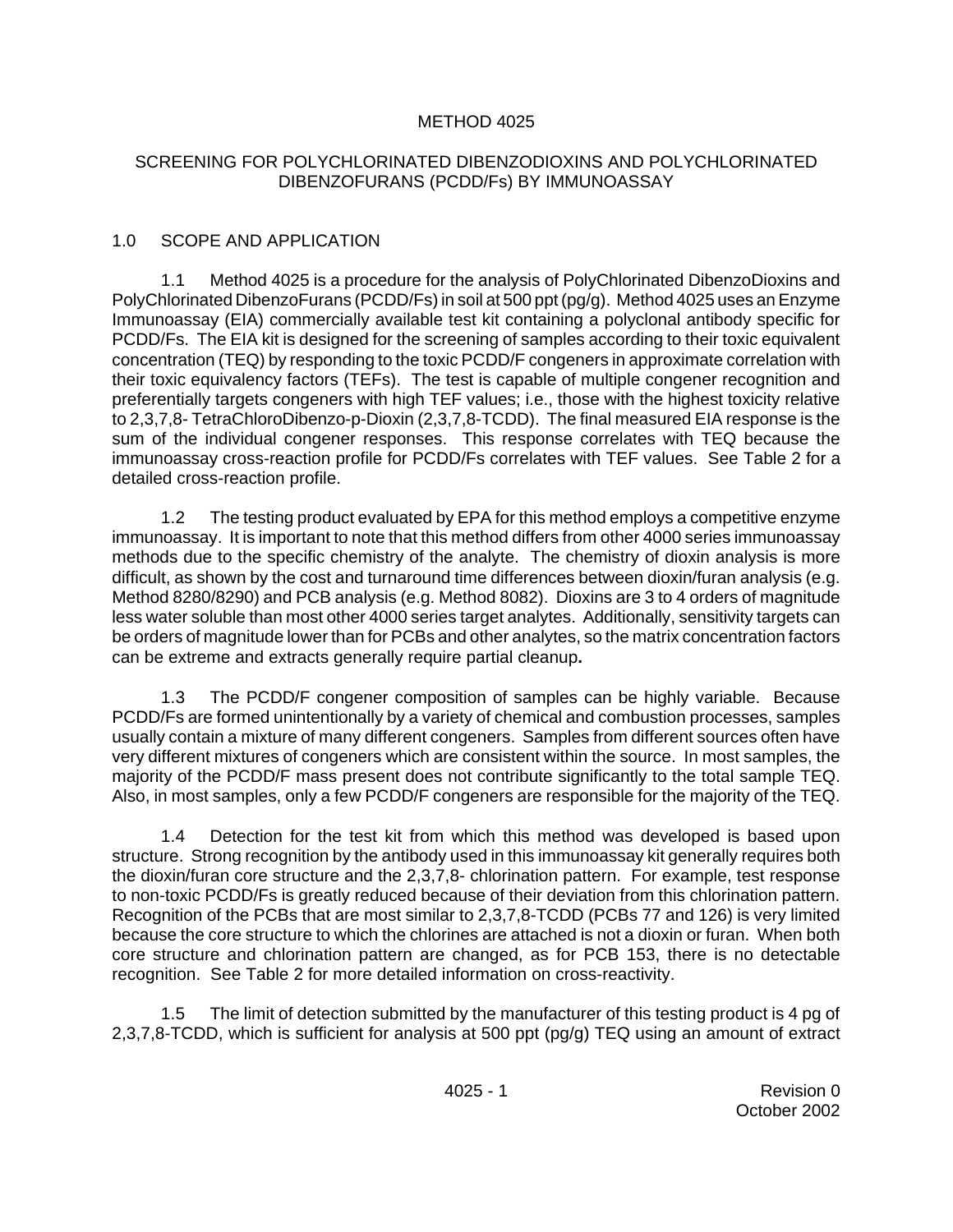equivalent to 20 mg of soil. Data supporting this sensitivity are given in Table 1.

1.6 This immunoassay is designed to measure sample TEQ by responding to the toxic PCDD/F congeners in correlation with their TEFs. Variation in accuracy among samples may occur solely because of the variability of congener composition noted above. To maximize accuracy, the variability of congener composition in the target sample population should be known. Best method performance is achieved when all samples are from a single group that shares as many properties as possible (common source of contamination, similar congener composition, similar sample matrix, etc.).

1.7 Prior to employing this method, analysts are advised to consult the base method for each type of procedure that may be employed in the overall analysis (e.g., Methods 3500, 3600, 4000, 5000, and 8000) for additional information on quality control procedures, development of QC acceptance criteria, calculations, and general guidance. Analysts also should consult the disclaimer statement at the front of the manual and the information in Chapter Two for guidance on the intended flexibility in the choice of methods, apparatus, materials, reagents, and supplies, and on the responsibilities of the analyst for demonstrating that the techniques employed are appropriate for the analytes of interest, in the matrix of interest, and at the levels of concern.

In addition, analysts and data users are advised that, except where explicitly required in a regulation, the use of SW-846 methods is *not* mandatory in response to Federal testing requirements. The information contained in this method is provided by EPA as guidance to be used by the analyst and the regulated community in making judgments necessary to generate results that meet the data quality objectives for the intended application.

1.8 Use of this method is restricted to use by, or under supervision of, appropriately experienced and trained analysts in the performance and interpretation of immunoassay methods. Each analyst must demonstrate the ability to generate acceptable results with this method.

## 2.0 SUMMARY OF METHOD

2.1 Sample preparation and analysis procedures are described in the manufacturer's literature. In addition, tests kits are commercially available for this method and the kit instructions used to develop this method can be downloaded from the following Web address: [www.cape](http://www.cape-tech.com)[tech.com](http://www.cape-tech.com)  $\overline{EM}$   $\overline{EM}$ [.](http://www.epa.gov/epaoswer/osw/disclaimer.htm) Using the test kit from which this method was developed, the following steps are followed.

2.2 Sodium sulfate is added to a soil sample and mixed. Dimethylformamide (DMF) is added to the soil sample and the soil is extracted by shaking for two hours. The supernatant DMF extract is removed. DMF extracts are stable for weeks to months at room temperature.

2.3 Interferences are removed by chemical oxidation. Hexane is added to an aliquot of the DMF extract, then treated with 15% SO<sub>3</sub> in concentrated  $\mathsf{H}_2\mathsf{SO}_4$  (fuming sulfuric acid). The supernatant hexane is removed and exchanged to a water-miscible organic solvent solution. This hexane-based fuming sulfuric acid cleanup is sufficient for most samples, but in certain circumstances an additional cleanup step may be required. This is the case for samples that contain large amounts of non-volatile aliphatic oils. When the DMF extracts of such soils are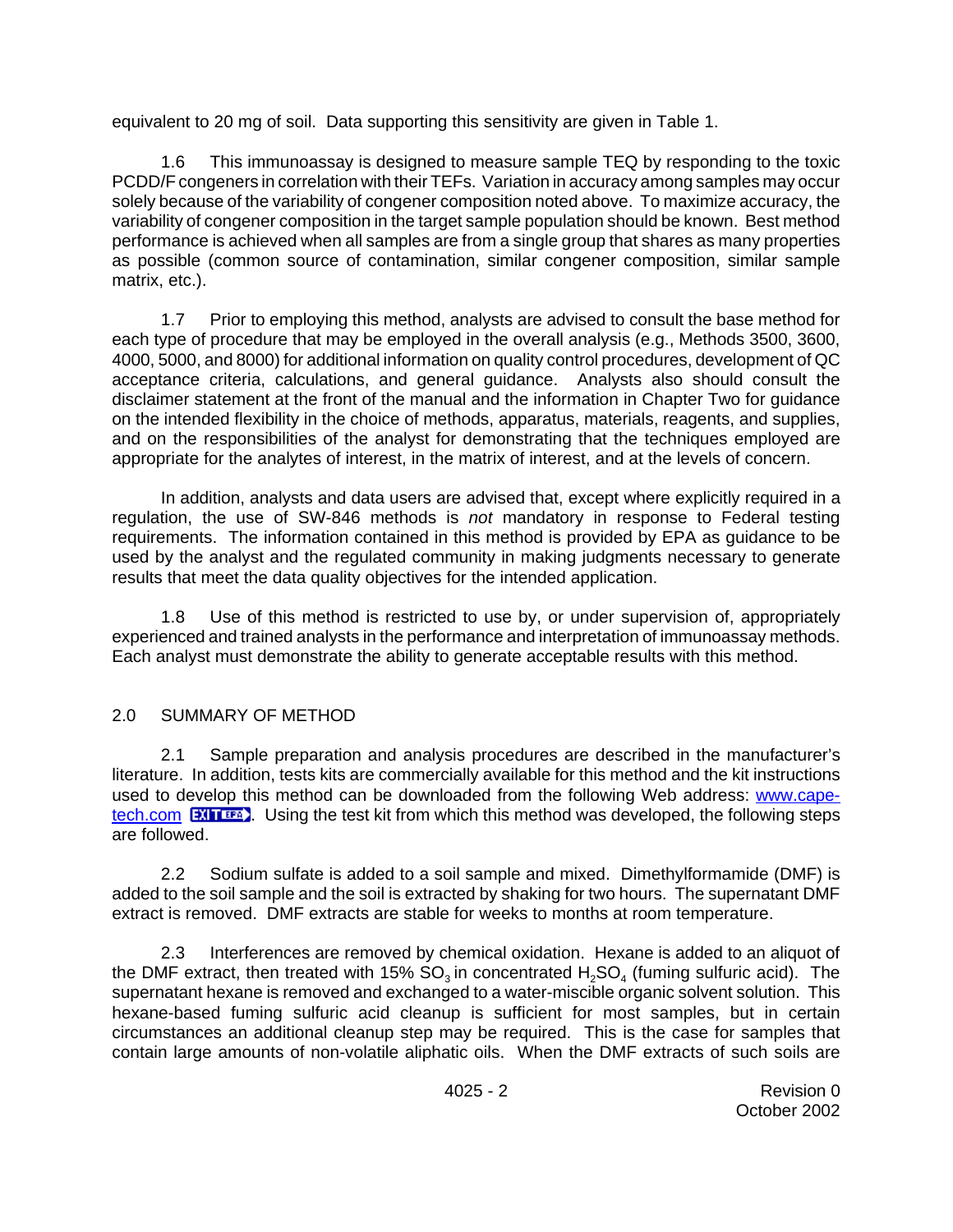cleaned using fuming sulfuric acid, the oil is not oxidized, and it remains after evaporation of the hexane, causing a biphasic system when introduced to the EIA first incubation. Such EIA samples appear opalescent or milky and their results will be invalid because the biphasic system prevents capture of analyte by the antibody. For these samples, a new aliquot of DMF extract is cleaned by carbon adsorption. In this case, the final solvent in the cleanup procedure is toluene rather than hexane.

2.4 The cleaned sample in hexane or toluene is exchanged to a water-miscible organic solvent solution for EIA analysis. PCDD/Fs have very low volatility and are retained during this solvent exchange in a small volume of keeper (Triton X-100 detergent in tetraethylene glycol [TEG]) after evaporation of the original solvent. Methanol is added to dilute this solution and the methanol-TEG-Triton mixture added directly to the EIA tubes. It should be noted that the literature value for solubility of 2,3,7,8-TCDD in methanol is 10 ppm, which is 5000 times higher than the concentration of the highest standard recommended for the kit used to develop this method. Additionally, the solubility of PCDD/Fs in methanol is augmented significantly by the addition of TEG and Triton X-100.

2.5 An accurately measured volume of negative control, standard or prepared sample is mixed with an aqueous sample diluent in test tubes with anti-dioxin antibody immobilized on the surface. The mixture is incubated at the temperature, and for the time, described in the manufacturer's instructions.

2.6 After incubation, antibody tubes are washed and 0.5 mL of Horseradish Peroxidase (HRP) Competitor Conjugate is added to each tube using a repeater pipettor. Bound PCDD/Fs occupy the dioxin binding sites of the antibodies in proportion to the PCDD/F content of the sample and prevent binding of the competitor-HRP conjugate. After a short incubation, unbound conjugate is removed and the test tubes are washed thoroughly.

2.7 A solution of chromogenic HRP substrate and hydrogen peroxide is added to the test tubes. Color development is directly proportional to enzyme concentration and inversely related to the PCDD/F concentration in the original sample. Stop solution is added to each tube using a repeater pipettor in order to fix the amount of color development.

2.8 The test tubes are analyzed using a tube reader or spectrophotometer to measure the optical density (OD) at 450 nm. The test is interpreted by measuring the signal produced by a sample and determining the concentration from a dose-response curve constructed from standards tested at the same time.

## 3.0 DEFINITIONS

See Method 4000 for a glossary of basic immunoassay terms along with the glossary at the end of this method for procedure-specific terms. Also refer to the SW-846 chapter of terms and acronyms and Methods 8280 and 8290 for potentially applicable definitions.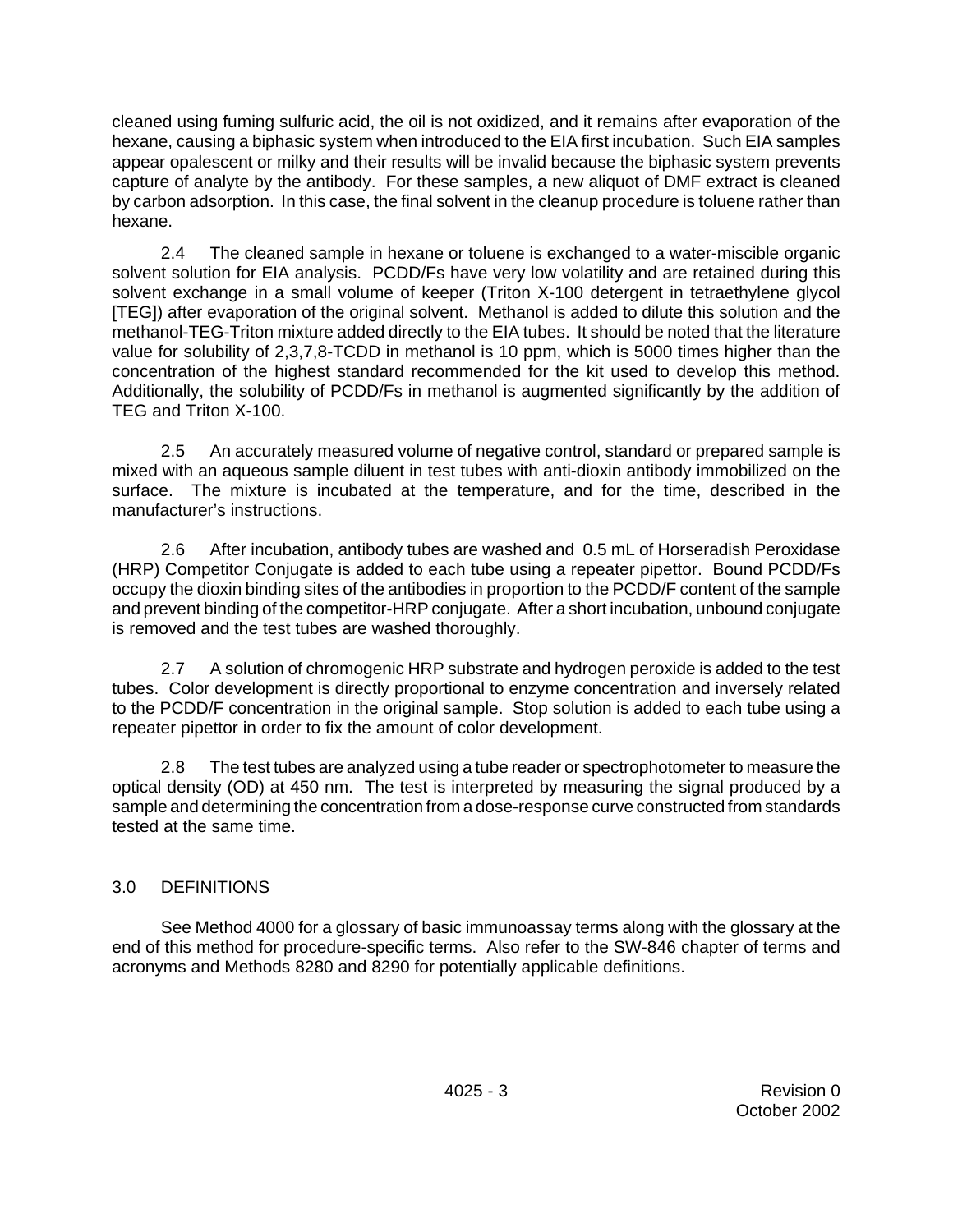## 4.0 INTERFERENCES

4.1 The anti-dioxin antibody noted in the kit used to develop this method, binds to different PCDD/F congeners with different affinities. The specificity of the test is predominantly for PCDD/Fs which contain 3 to 6 chlorines, with a strong preference for the 2,3,7,8 chlorinated congeners. Cross reactivity data showing test recognition relative to 2,3,7,8-TCDD are given in Table 2. These data demonstrate a very restricted recognition profile, indicating very limited potential for positive interference due to specific binding. Negative interference is possible through indirect action on analyte solubilization by substances that do not bind to the analyte-binding sites of the antibody. Sample preparation and cleanup procedures required for this method reduce the potential for positive and negative interference by removal of all readily oxidizable organic compounds. Substances stable to fuming sulfuric acid which are also extracted by the extraction solvent may also cause interference. These can be removed by an additional cleanup step as noted in 2.3.

4.2 The antibody used in this immunoassay recognizes PCDD/F congeners based on structure, not mass. Therefore, conventional stable isotope labeled internal standards are detected as native material. Typical levels of conventional stable isotope labeled internal standards can not be used with this EIA. Consult the manufacturer's literature for specific recommendations regarding mass labeled internal standards.

5.0 SAFETY

5.1 This method does not address all safety issues associated with its use. The user is responsible for maintaining a safe work environment and a current awareness file of OSHA regulations regarding the safe handling of the chemicals listed in this method. A reference file of material safety data sheets (MSDSs) should be available to all personnel involved in these analyses.

5.2 The commercially available test kits should only be used by properly trained personnel in an appropriate laboratory environment.

5.3 Treat PCDD/Fs, solutions that contain PCDD/Fs, and potentially contaminated samples as hazardous materials.

5.4 Use gloves, proper protective clothing, and means to contain and handle hazardous material where appropriate.

5.5 Obtain (if appropriate) permits pertaining to the handling, analysis and transport of dioxin-containing materials.

5.6 Stop solution is 1N hydrochloric acid. Handle carefully.

5.7 Fuming sulfuric acid is corrosive and hygroscopic; carefully follow handling and storage instructions.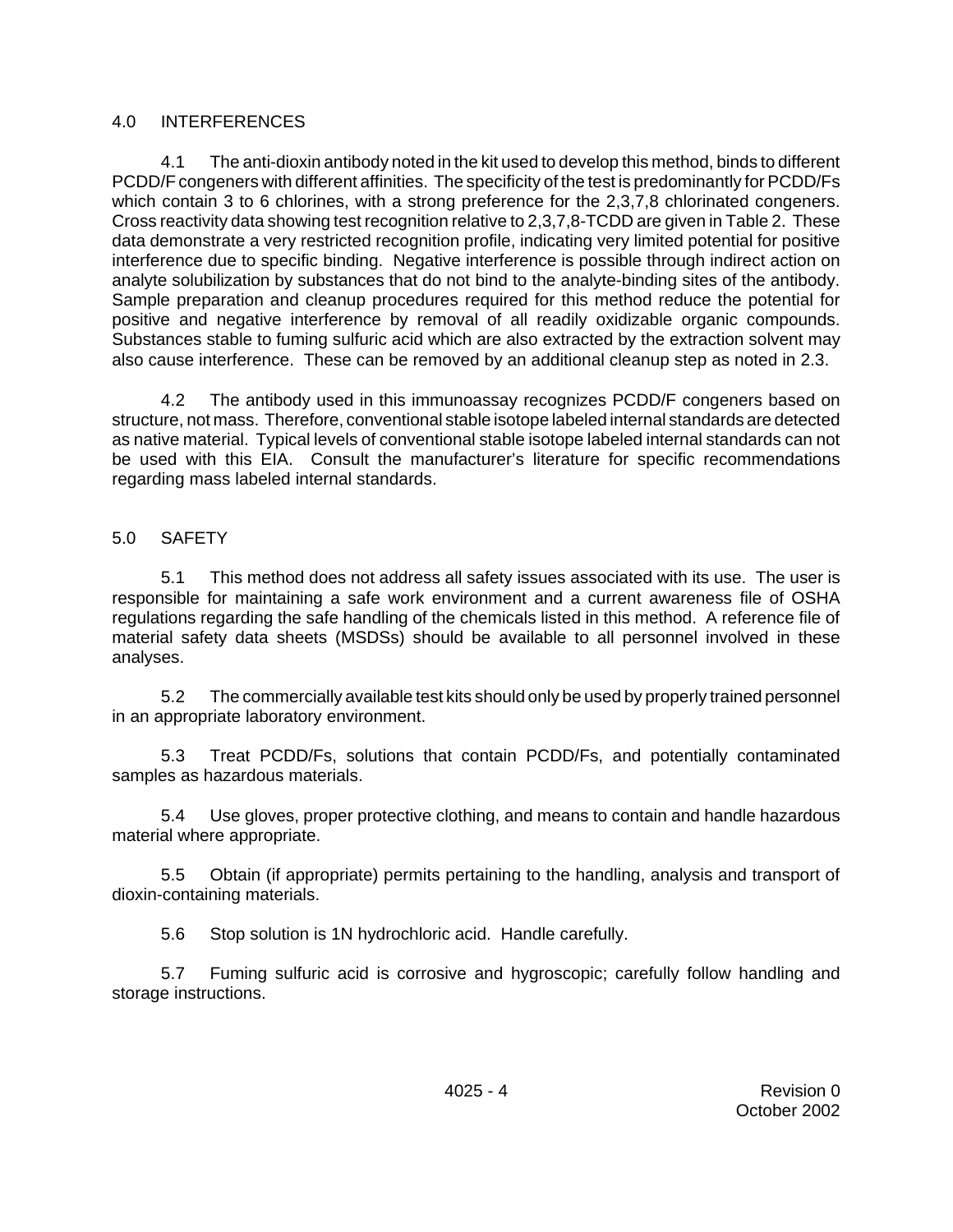## 6.0 EQUIPMENT AND SUPPLIES

6.1 Each commercially available testing product will supply or specify the equipment, apparatus, and materials necessary for successful completion of the test. Most testing products provide the supplies specific to the immunoassay, including the tubes or plates containing the immobilized antibody, and the immunochemical reagents. Do not mix the equipment, supplies, and reagents from the testing products for different analytes, or from the testing products from different manufacturers. Testing products contain immunochemical reagents that are evaluated by the manufacturer on a lot-specific basis. Do not mix the reagents from one lot with those from another lot unless expressly allowed by the manufacturer. Other equipment that may be required, but is not supplied with the testing product, includes common laboratory items such as precision pipetting devices, vortex mixers, etc.

6.2 Additional information regarding equipment requirements is located in the relevant manufacturer's literature or can be downloaded from their website or obtained by email.

6.3 The immunoassay testing product listed below has been submitted to EPA, evaluated by the Agency, and found to meet the performance specifications necessary for inclusion in SW-846. As additional testing products are evaluated by EPA and found to provide equivalent performance, information will be made available by the Office of Solid Waste regarding those testing products that are capable of meeting the performance specifications in this method (See [http://www.epa.gov/epaoswer/hazwaste/test/pdfs/kits.pdf\).](http://www.epa.gov/epaoswer/hazwaste/test/pdfs/kits.pdf) However, this procedure will not be revised solely to include information on additional testing products. Descriptions and materials lists for products relevant to this method are given in the manufacturer's literature.

DF1 High Performance Dioxin/Furan Immunoassay Kit (CAPE Technologies), [www.cape](http://www.cape-tech.com)[tech.com](http://www.cape-tech.com) **EXITER** 

## 7.0 REAGENTS AND STANDARDS

7.1 Reagent grade chemicals must be used in all tests. Unless otherwise indicated, it is intended that all reagents conform to the specifications of the Committee on Analytical Reagents of the American Chemical Society, where such specifications are available. Other grades may be used, provided it is first ascertained that the reagent is of sufficiently high purity to permit its use without lessening the accuracy of the determination.

7.1 As with the equipment and supplies, each commercially available testing product will supply or specify the reagents necessary for successful completion of the test. This includes the calibrators (standards) employed in the immunoassay. Detailed information on reagent requirements is given in the manufacturer's literature. As noted in Section 6.1, do not mix the equipment, supplies, and reagents from the testing products for different analytes, or from the testing products from different manufacturers. Store all reagents and standards according to the manufacturer's instructions, and, where applicable, discard any that are past the expiration date assigned by the manufacturer.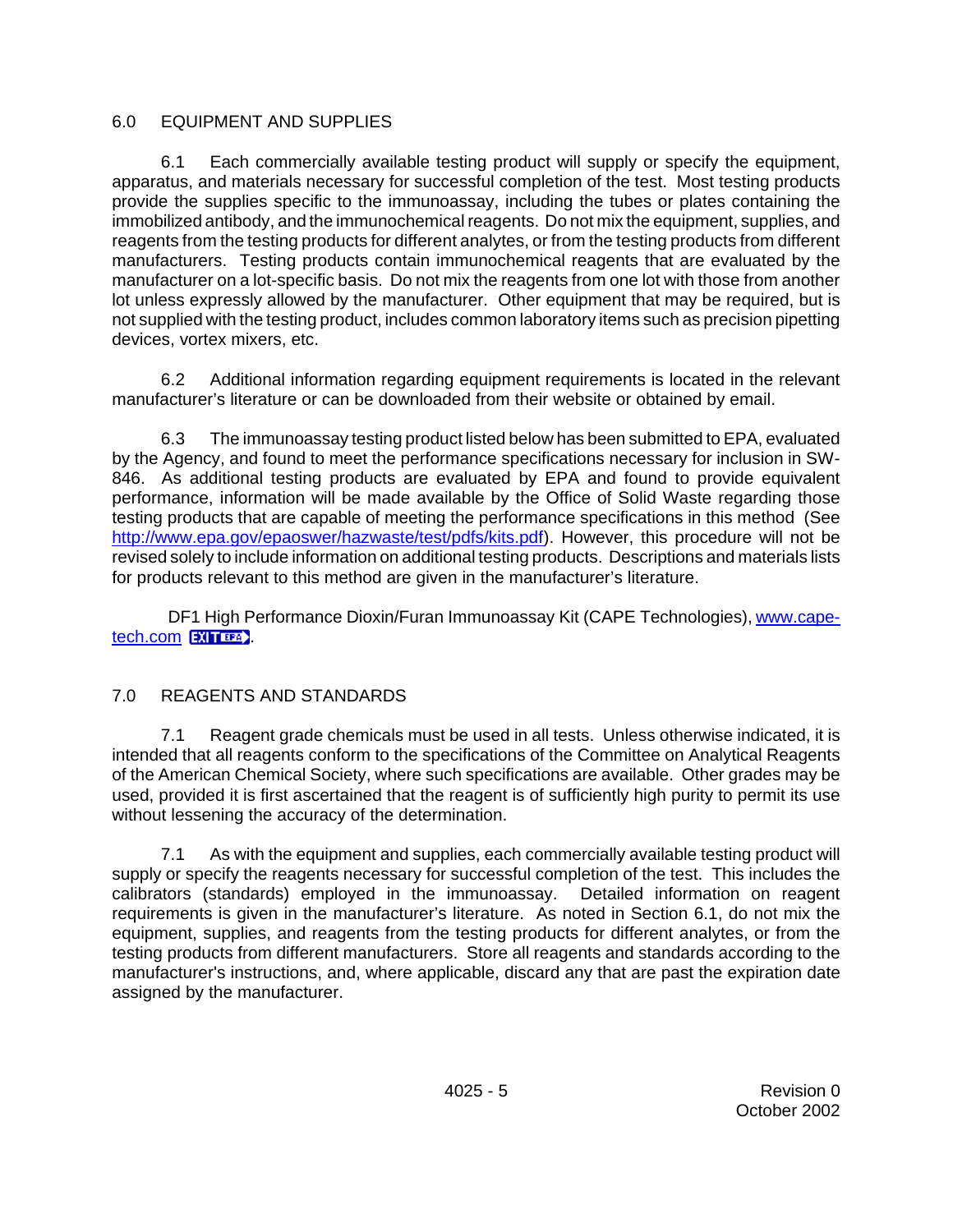## 8.0 SAMPLE COLLECTION AND STORAGE

Sample collection, preservation, and storage requirements may vary by EPA program and may be specified in the regulation or project planning document that requires compliance monitoring for a given contaminant. Where such requirements are specified in the regulation, follow those requirements. In the absence of specific regulatory requirements, use the following information as guidance in determining the sample collection, preservation, and storage requirements.

## 8.1 Sample Collection

The immunoassay testing products employ very small sample volumes. Therefore, sample collection procedures must focus on the amounts and procedures necessary to ensure that the sample is representative of the source.

8.1.1 The distribution of PCDD/Fs can be extremely heterogeneous. The analyst is responsible for ensuring that soil samples are homogeneous and representative of the area from which they are taken. Subsamples selected for immunoassay analysis should be representative of the samples taken from the site. Water content should be low enough to avoid the presence of standing water in sample containers. If this is not possible, then standing water must be removed before homogenizing for sub-sampling.

## 8.2 Extract Holding Time

The sample extracts are stable for up to three months when stored in a tightly sealed vial at a temperature range of 2 °C to 6 °C (36 °F to 43 °F). Extracts are less stable when stored at room temperature. Holding times beyond three months may be acceptable as long as it can be substantiated with relevant performance data.

### 8.3 Storage and Use of Kit

8.3.1 Do not freeze test kit components or expose them to temperatures above 37 °C (99°F).

8.3.2 If desiccant in tube bag is not blue, do not use kit; contact manufacturer.

8.3.3 Do not expose substrate to direct sunlight.

8.3.4 If substrate is blue before adding to EIA tubes, do not use; contact manufacturer.

8.3.5 Store all test kit components at 2  $\rm{^{\circ}C}$  to 6  $\rm{^{\circ}C}$  (36  $\rm{^{\circ}F}$  to 43  $\rm{^{\circ}F}$ ) when not in use.

8.3.6 Storage at ambient temperature (20 °C to 27 °C or 68 °F to 81 °F) on the day of use or overnight before the day of use is acceptable. Do not store at ambient temperature for extended periods.

8.3.7 Allow all reagents to reach ambient temperature (20 °C to 27 °C or 68 °F to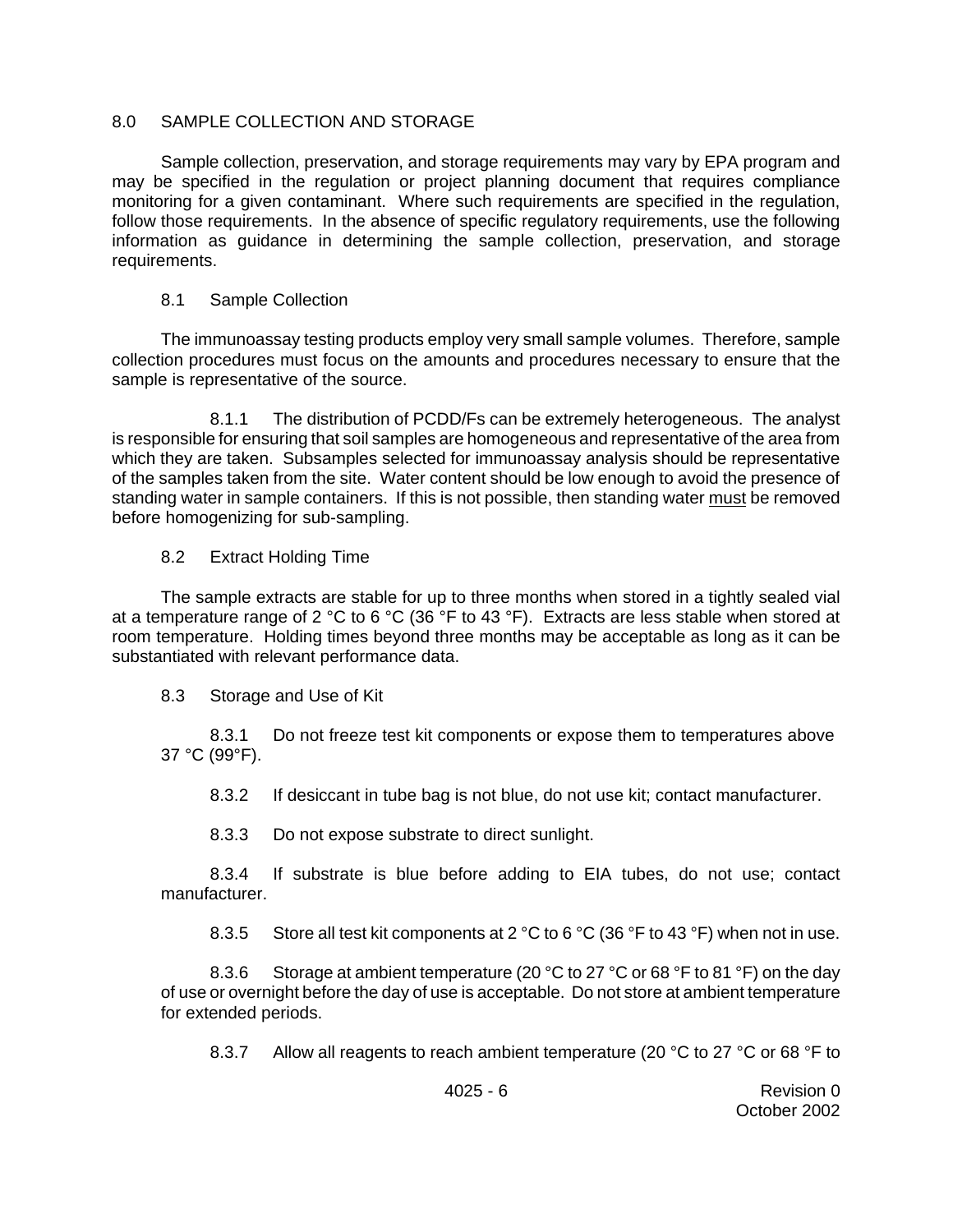81 °F) before beginning the test. This typically requires at least 60 minutes at ambient temperature to warm from recommended storage conditions. Warming occurs faster if bottles and tube bags are removed from the kit box.

8.3.8 Do not use test kit after the expiration date.

8.3.9 Do not use components from one test kit with components from a different test kit.

# 9.0 QUALITY CONTROL

9.1 Refer to Chapter One for guidance on quality assurance (QA) and quality control (QC) protocols. Each laboratory should maintain a formal quality assurance program. The laboratory should also maintain records to document the quality of the data generated. All data sheets and quality control data should be maintained for reference or inspection. When inconsistencies exist between QC guidelines, method-specific QC criteria take precedence over both technique-specific criteria and those criteria given in Chapter One, and technique-specific QC criteria take precedence over the criteria in Chapter One.

9.2 Before processing any samples, the analyst should demonstrate that all parts of the equipment in contact with the sample and reagents are interference-free. This is accomplished through the analysis of a method blank. Each time samples are extracted, cleaned up, and analyzed, and when there is a change in reagents, a method blank should be prepared and analyzed for the compounds of interest as a safeguard against chronic laboratory contamination.

9.3 Any method blanks, matrix spike samples, or replicate samples should be subjected to the same analytical procedures (Sec. 11.0) as those used on actual samples. For sample extracts that are cleaned up using this method, the associated quality control samples must also be processed through this cleanup method.

9.4 The commercially available testing product used to develop this method represents a performance-based analytical technique. Therefore, it is imperative that the manufacturer's instructions and specifications be followed closely. Follow the manufacturer's instructions for the testing product being used for the quality control procedures specific to that testing product. The following discussion of quality control requirements relies heavily on the analyst's knowledge and understanding of the manufacturer's instructions.

9.5 Stringent quality assurance protocols should be maintained throughout each stage of the testing procedure; i.e., sample extraction, sample preparation, and immunoassay analysis. Various QA actions check for failure at each of these points in the process. Duplicate, check samples, standard reference materials, and other QA samples and methods can and should be used with this kit, with the exception of conventional isotope labeled internal standards. The antibody in this immunoassay recognizes PCDD/F congeners based on structure and not on mass. Therefore, conventional isotope-labeled internal standards are detected as native material and cannot be used with this method.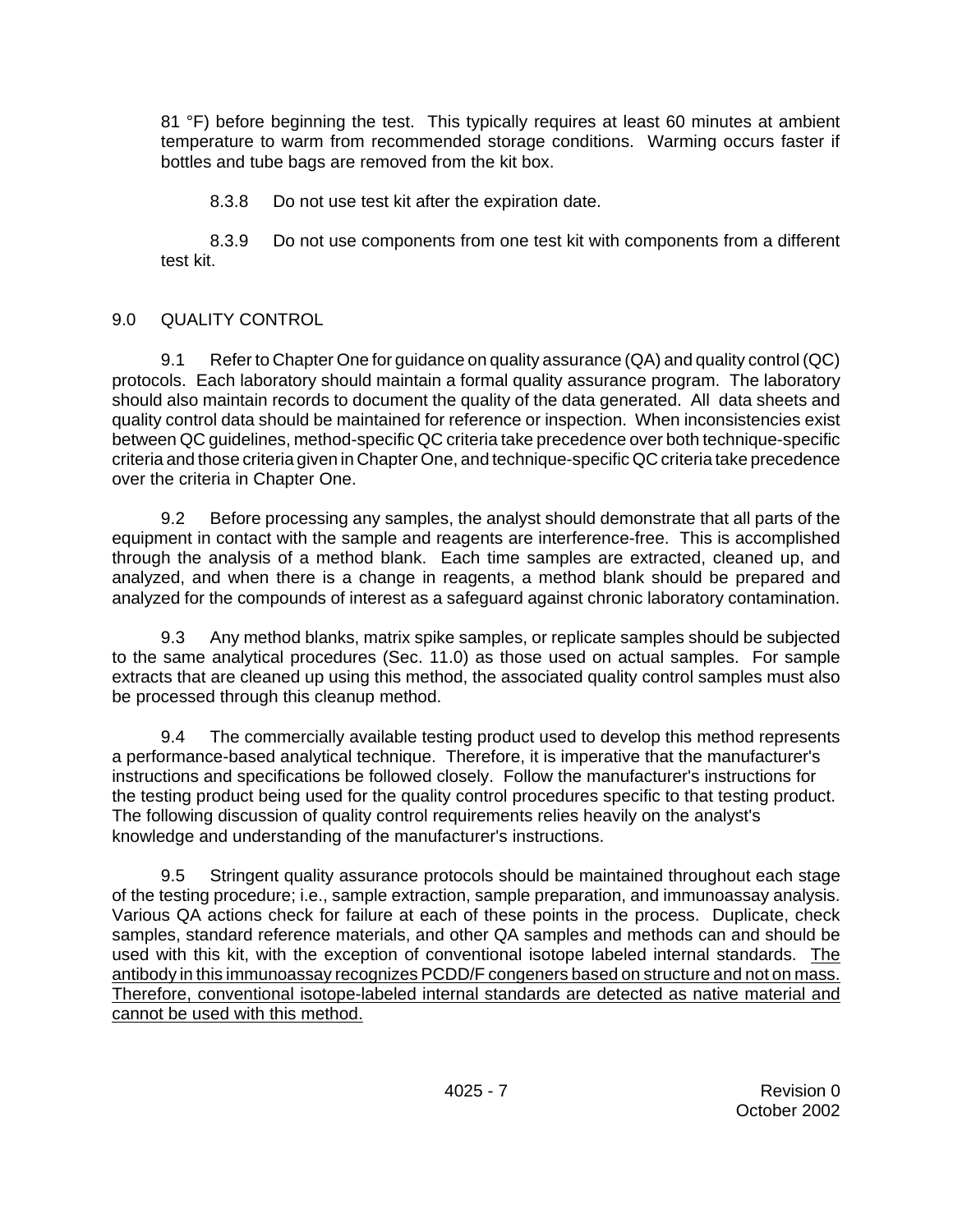9.6 Routine quality control procedures associated with this method include the analyses of standards, matrix blank and spike samples, laboratory control samples, method blanks, and duplicate or replicate analyses (as specified by the manufacturer). All of these analyses must be conducted simultaneously, e.g., as part of the same batch of samples. A batch of samples consists of up to 20 field samples prepared and analyzed at the same time, or the maximum number of samples that can be analyzed along with the standards, controls, and other analyses specified by the manufacturer using a single testing product, whichever is fewer. The batch must include any duplicate or replicate analyses specified by the manufacturer as well as all additional quality control tests specified in this procedure.

9.7 Other Quality Control Considerations

9.7.1 Do not use testing products past their expiration date.

9.7.2 Do not mix the equipment, supplies, and reagents from the testing products for different analytes, or from the testing products from different manufacturers.

9.7.3 Use the testing products within the storage temperature and operating temperature limits specified by the manufacturer.

# 10.0 CALIBRATION AND STANDARDIZATION

See the manufacturer's instructions for information on calibration and standardization.

# 11.0 PROCEDURE

Follow the manufacturer's instructions for the test kit being used.

# 12.0 DATA ANALYSIS AND CALCULATIONS

12.1 As with the specific formats of the testing products and the reagents and supplies, the specifics of the required calculations may vary by manufacturer. Some testing products may provide measuring devices such as optical density readers or spectrophotometers and may include software for performing all the necessary calculations. Other testing products may require the analyst to plot results manually, using graph paper that may or may not be provided with the testing product, and determine sample results by interpolation from a standard curve. Whichever approach is used, the laboratory records (bench notes, etc.) should clearly indicate how the results were obtained. Records specific to each determination, whether in hard copy or in electronic form, should be retained by the laboratory to substantiate the results.

12.2 Follow the manufacturer's instructions regarding calculation of all testing product results. For each batch of samples, use the calibration curve generated concurrently with that EIA run.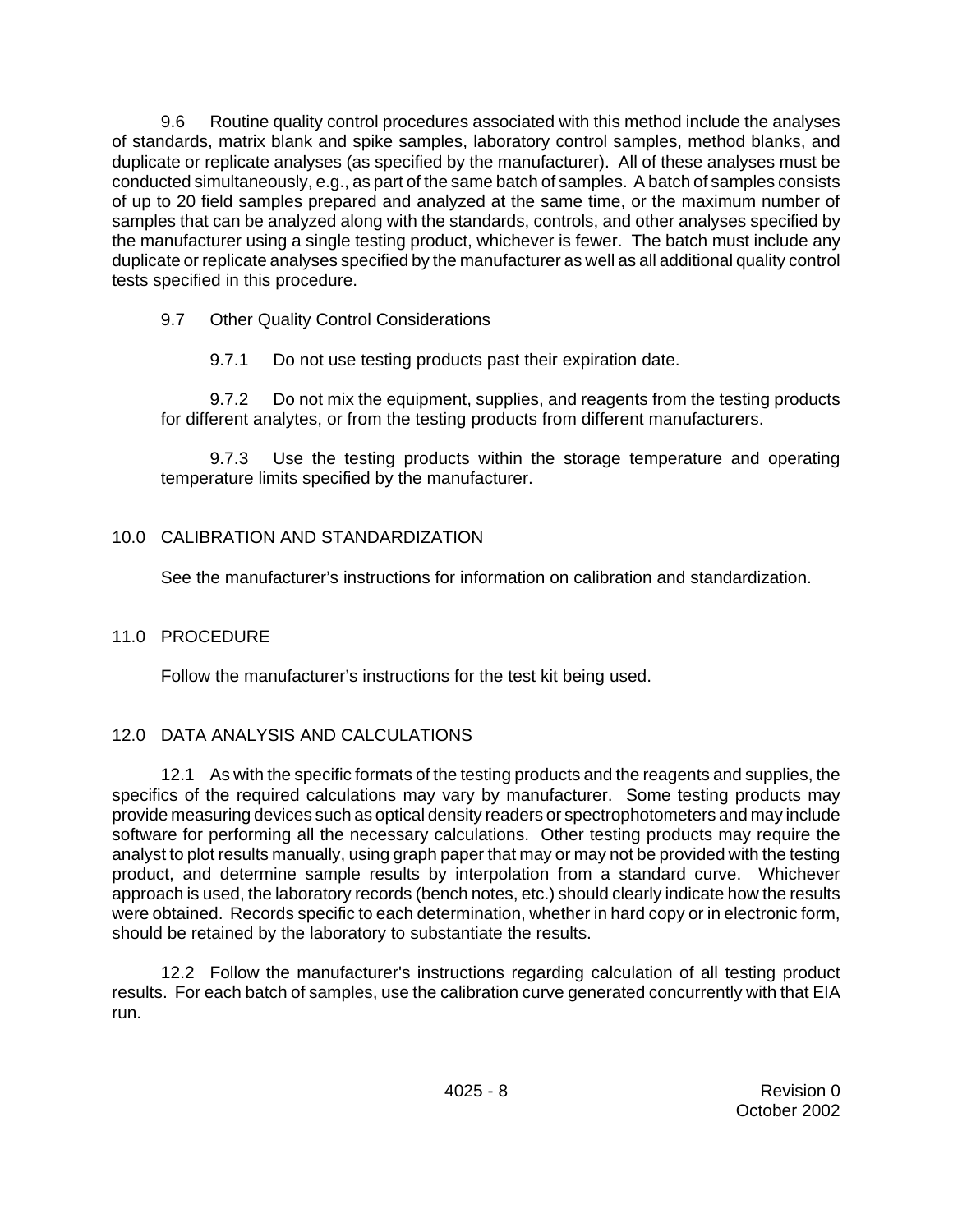### 13.0 METHOD PERFORMANCE

13.1 Performance data and related information are provided by the manufacturer in the package insert.

13.1 Table 1 provides data of accumulated responses for 2,3,7,8-TCDD standards over ten months, including QA acceptance ranges.

13.2 Table 2 summarizes the cross reactivity of various PCDD/F and PCB congeners relative to 2,3,7,8-TCDD.

13.3 Tables 3 and 4 present correlation data between GC-MS and immunoassay for soil samples from two contaminated sites.

13.4 Table 5 presents data from screening analysis of negative soil extracts spiked at levels near the 500 pg/g target level.

13.5 Table 6 summarizes the accuracy and precision data from the screening analysis noted in Sec. 13.4.

## 14.0 POLLUTION PREVENTION

14.1 Pollution prevention encompasses any technique that reduces or eliminates the quantity and/or toxicity of waste at the point of generation. Numerous opportunities for pollution prevention exist in laboratory operation. The EPA has established a preferred hierarchy of environmental management techniques that places pollution prevention as the management option of first choice. Whenever feasible, laboratory personnel should use pollution prevention techniques to address their waste generation. When wastes cannot be feasibly reduced at the source, the Agency recommends recycling as the next best option.

14.2 For information about pollution prevention that may be applicable to laboratories and research institutions consult Less is Better: Laboratory Chemical Management for Waste Reduction available from the American Chemical Society's Department of Government Relations and Science Policy, 1155 16th St., N.W. Washington, D.C. 20036, (202) 872-4477.

### 15.0 WASTE MANAGEMENT

The Environmental Protection Agency requires that laboratory waste management practices be conducted consistent with all applicable rules and regulations. The Agency urges laboratories to protect the air, water, and land by minimizing and controlling all releases from hoods and bench operations, complying with the letter and spirit of any sewer discharge permits and regulations, and by complying with all solid and hazardous waste regulations, particularly the hazardous waste identification rules and land disposal restrictions. For further information on waste management, consult *The Waste Management Manual for Laboratory Personnel* available from the American Chemical Society at the address listed in Sec. 14.2.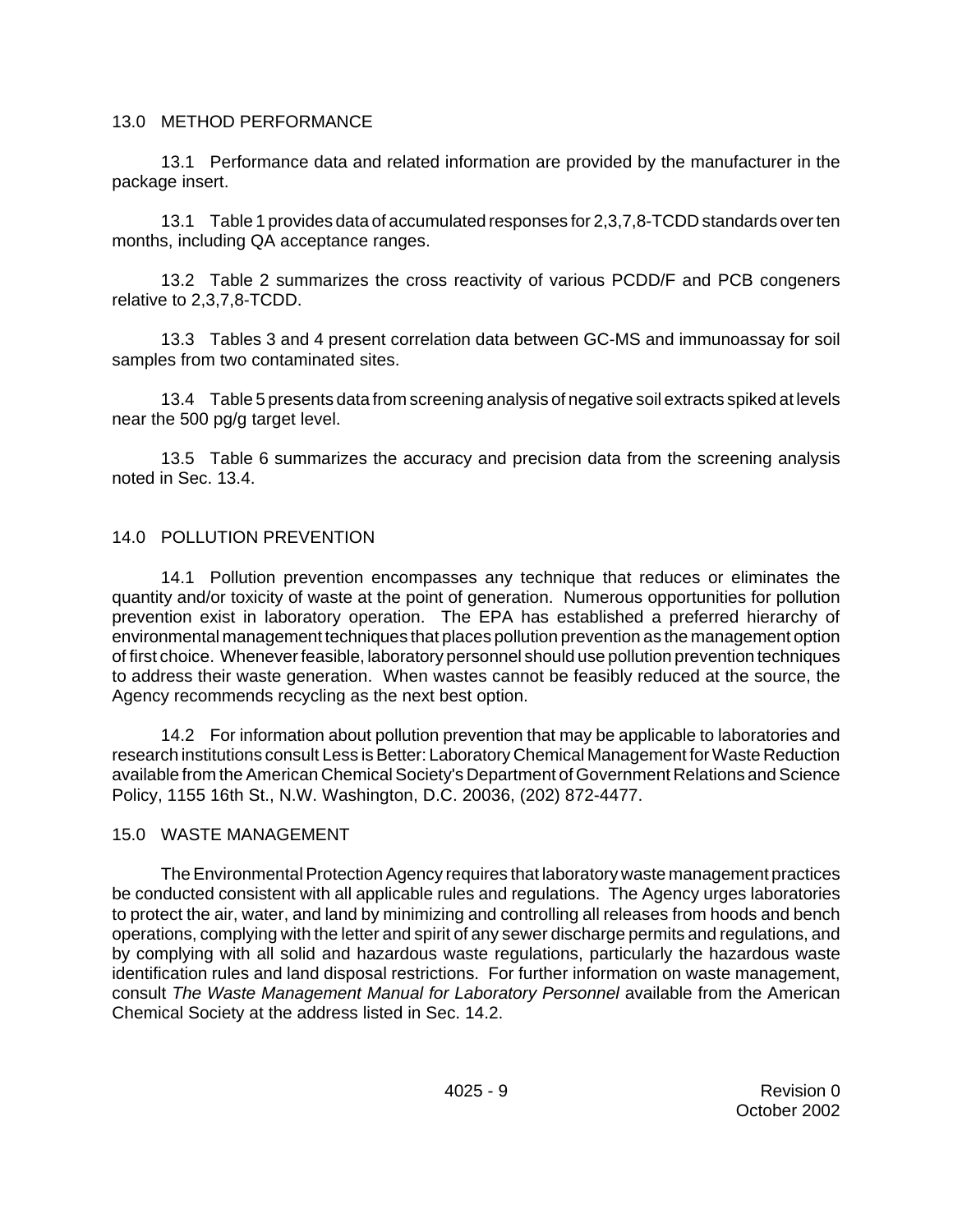#### 16.0 REFERENCES

- 1. DF1 High Performance Dioxin/Furan Immunoassay Kit (CAPE Technologies), [www.cape](http://www.cape-tech.com)[tech.com](http://www.cape-tech.com) **EXITER**
- 2. CAPE Technologies Application Notes and related product literature [\(www.cape-tech.com\)](http://www.cape-tech.com) **EXITTER**
- 3. Carlson, Robert, E., Harrison, Robert, O., Measurement of PCDD/F TEQ by Immunoassay: Concept Development and Validation. Organohalogen Compounds, vol. 5, Stockholm, Sweden (1998).
- 4. Harrison, Robert, O., Carlson, Robert, E., Measurement of PCDD/F TEQ by Immunoassay: Demonstration Using Real World Samples, Organohalogen Compounds, vol. 5, Stockholm, Sweden (1998).
- 5. Harrison, Robert, O., Role of Quality Assurance in Immunoassay Methods Used for Field Screening. Immunochemical Technology for Environmental Applications, American Chemical Society, Washington D.C.(1997).
- 6. Van den Berg, et. al,. Toxic Equivalency Factors (TEFs) for PCBs, PCDDs, PCDFs for humans and wildlife. Environmental Health Perspective, 106 (12), 775-792, 1998.
- 17.0 TABLES, DIAGRAMS, FLOWCHARTS, AND VALIDATION DATA

The pages to follow contain the tables referenced by this method.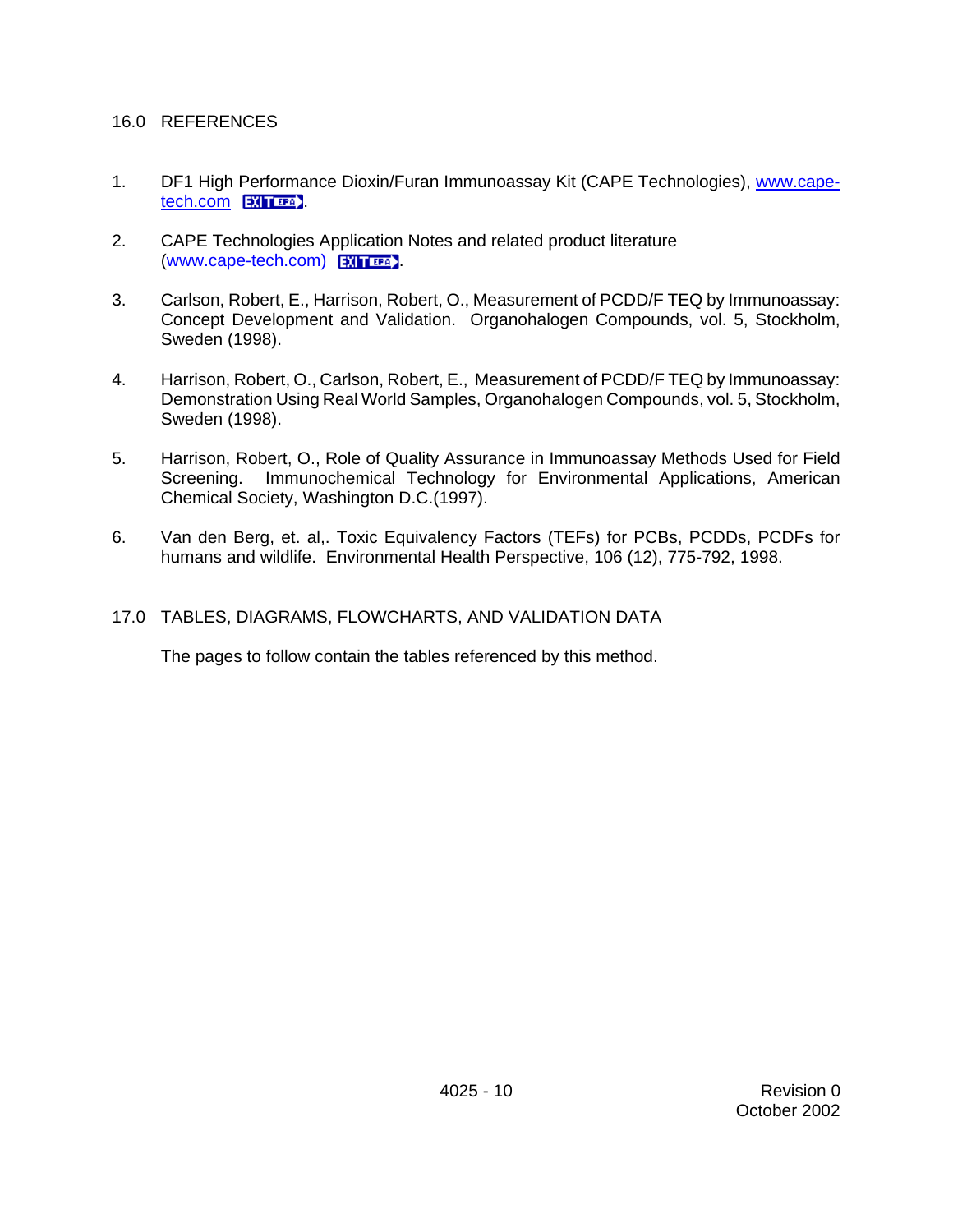### SENSITIVITY AND REPRODUCIBILITY OF THE EIA STANDARD CURVE a

| <b>Standard Number</b>                           |       | 2              | 3              | 4     |
|--------------------------------------------------|-------|----------------|----------------|-------|
| ng/mL 2378-TCDD in standard (50 mL per EIA tube) | 0.064 | 0.2            | 0.64           | 2     |
| pg 2378-TCDD per EIA tube                        | 3.2   | 10             | 32             | 100   |
| mean percent of negative control (%NC)           | 87    | 66             | 41             | 29    |
| standard deviation (SD)                          | 6     | $\overline{7}$ | $\overline{7}$ | 6     |
| range of mean±2SD                                | 74-99 | 51-80          | $27 - 55$      | 17-40 |

 $a$  Data are accumulated responses for 2,3,7,8-TCDD standards over ten months. No sample matrix was present. A total of 41 tests were run in four different labs. The detection limit, which is approximated by the I85 or the concentration giving 85% of the negative control OD, was 3.9±1.4 pg/tube (mean±SD). The midpoint of the curve, defined as the I50 or the concentration giving 50% of the negative control OD, was 21.9±7.4 pg/tube (mean±SD).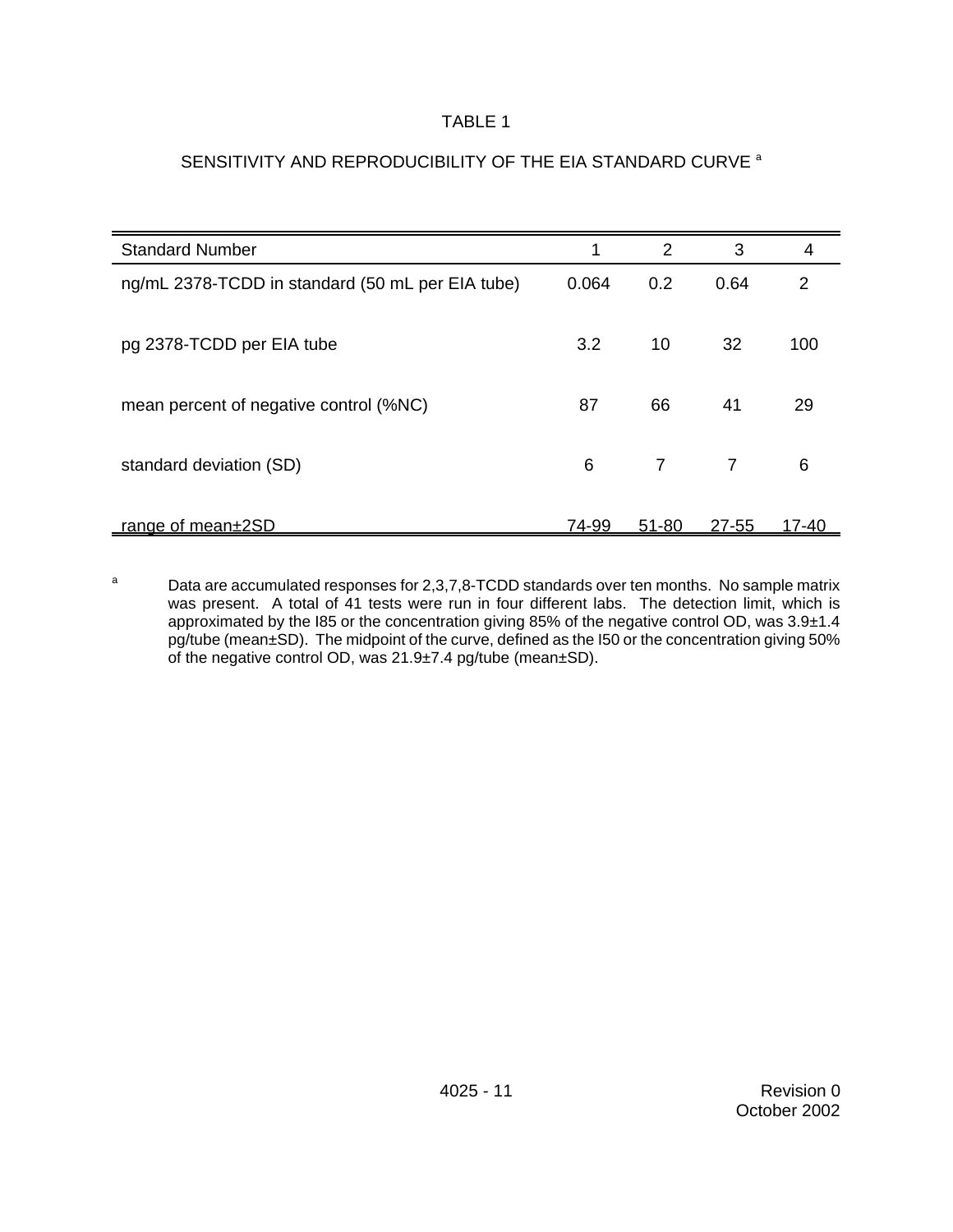## Compound **Percent Crossreactivity** Toxic Dioxin Congeners 2,3,7,8-TCDD 100 1,2,3,7,8-PeCDD 105 1,2,3,4,7,8-HxCDD 1.6 1,2,3,6,7,8-HxCDD 7.9 1,2,3,7,8,9-HxCDD 39 1,2,3,4,6,7,8-HpCDD 0.7 OCDD <0.001 Toxic Furan Congeners 2,3,7,8-TCDF 20 1,2,3,7,8-PeCDF 4.6 2,3,4,7,8-PeCDF 17 1,2,3,4,7,8-HxCDF 0.4 1,2,3,6,7,8-HxCDF 1.0 1,2,3,7,8,9-HxCDF 3.3 2,3,4,6,7,8-HxCDF 4.9 1,2,3,4,6,7,8-HpCDF 0.02 1,2,3,4,7,8,9-HpCDF 0.9 OCDF <0.001 Other PCDD/F Congeners 2,3-dichlorodibenzo-p-dioxin 0.13 2,7-dichlorodibenzo-p-dioxin 0.003 2,3-dichlorodibenzofuran 0.02 2,7-dichlorodibenzofuran <0.002 2,3,7-trichlorodibenzo-p-dioxin 24 2,3,8-trichlorodibenzofuran 0.26 1,2,3,4-TCDD <0.001 1,2,3,4-TCDF <0.001 1,3,6,8-TCDD 0.05 1,3,6,8-TCDF 0.007 PolyChlorinated Biphenyls 3,3',4,4' (PCB 77) 0.4 3,3',4,4',5 (PCB 126) 0.5 2,2',4,4',5 (PCB 153) <0.1 3,3',4,4',5,5' (PCB 169) <0.1 Aroclor 1254 <0.1

#### SPECIFICITY OF THE EIA<sup>a</sup>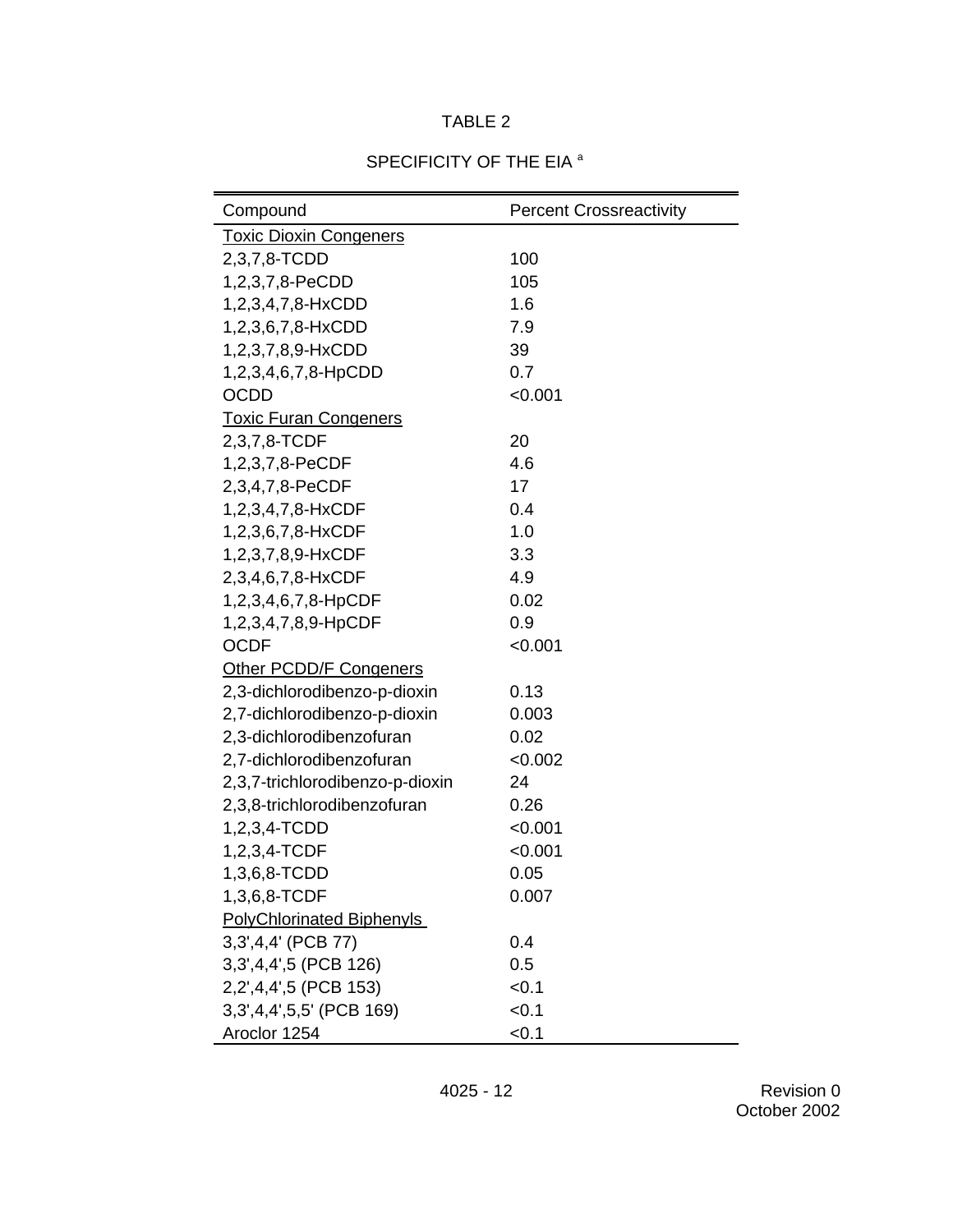### TABLE 2 (Continued)

| Compound                         | <b>Percent Crossreactivity</b> |
|----------------------------------|--------------------------------|
| Other PCDD/F Congeners           |                                |
| 2,3-dichlorodibenzo-p-dioxin     | 0.13                           |
| 2,7-dichlorodibenzo-p-dioxin     | 0.003                          |
| 2,3-dichlorodibenzofuran         | 0.02                           |
| 2,7-dichlorodibenzofuran         | < 0.002                        |
| 2,3,7-trichlorodibenzo-p-dioxin  | 24                             |
| 2,3,8-trichlorodibenzofuran      | 0.26                           |
| 1,2,3,4-TCDD                     | < 0.001                        |
| 1,2,3,4-TCDF                     | < 0.001                        |
| 1,3,6,8-TCDD                     | 0.05                           |
| 1,3,6,8-TCDF                     | 0.007                          |
| <b>PolyChlorinated Biphenyls</b> |                                |
| 3,3',4,4' (PCB 77)               | 0.4                            |
| 3, 3, 4, 4, 5 (PCB 126)          | 0.5                            |
| 2,2',4,4',5 (PCB 153)            | < 0.1                          |
| 3,3',4,4',5,5' (PCB 169)         | < 0.1                          |
| Aroclor 1254                     | < 0.1                          |

<sup>a</sup> Response curves were prepared for each congener as noted. The percent crossreactivity =  $(((2,3,7,8\text{-TCDD 150}) \div ( \text{congener 150}) ) \times 100).$  Values are typically based on 2 to 4 independent curves, each containing at least 4 concentrations.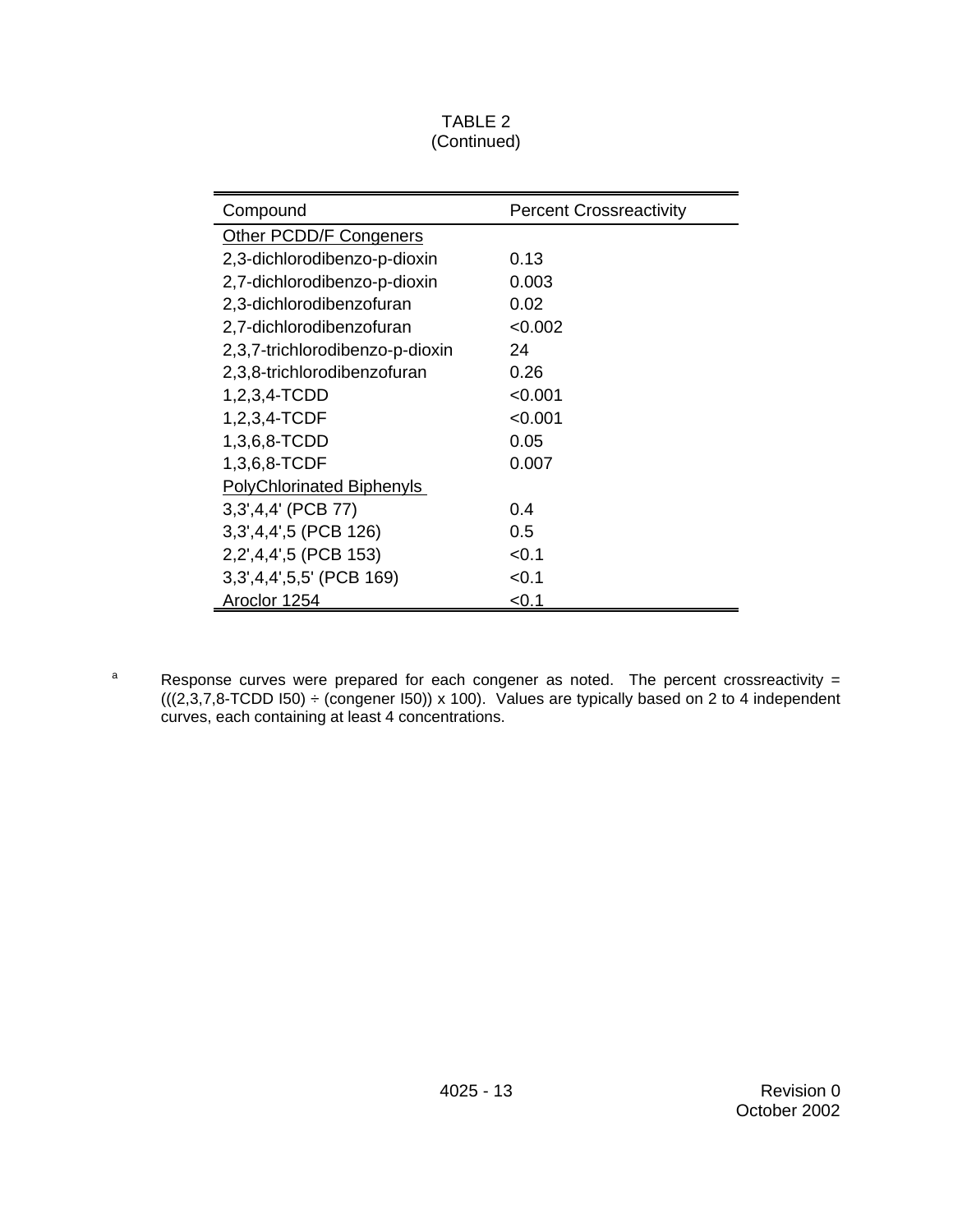| Sample ID        | ppt TEQ | <b>EIA Result</b> |
|------------------|---------|-------------------|
| 1                | 94338   | CP                |
| $\overline{c}$   | 1528119 | CP                |
| 3                | 234492  | CP                |
| 4                | 822885  | CP                |
| $\overline{5}$   | 73750   | CP                |
| $\, 6$           | 4733    | <b>CP</b>         |
| $\overline{7}$   | 39      | CN                |
| $8*$             | 6278    | <b>CP</b>         |
| $\boldsymbol{9}$ | 276     | <b>FP</b>         |
| 10               | 2390    | CP                |
| 11               | 2101    | CP                |
| 12               | 30      | CN                |
| 13               | 14      | CN                |
| 14               | 210     | CN                |
| 15               | 5860    | CP                |
| 16               | 2191    | CP                |
| 17               | 343     | <b>FP</b>         |
| 18               | 18      | <b>CN</b>         |
| 19               | 25      | CN                |
| 20               | 70      | CN                |
| 21               | 599     | CP                |
| 22               | 217     | <b>CN</b>         |
| 23               | 27      | <b>CN</b>         |
| 24               | 43      | <b>CN</b>         |
| 25               | 18      | <b>CN</b>         |
| 26               | 18      | CN                |
| 27               | 14      | CN                |
| 28               | 26      | <b>CN</b>         |
| 29               | 13      | <b>CN</b>         |
| 30               | 14      | <b>CN</b>         |
| 31               | 11      | <b>CN</b>         |
| 32               | 579     | CP                |
| 33               | 220     | CN                |
| 34               | 13      | CN                |
| 35               | 1501    | CP                |

#### CORRELATION BETWEEN IMMUNOASSAY SCREENING ANALYSIS AND TEQ AS DETERMINED BY HIGH RESOLUTION GAS CHROMATOGRAPHY-HIGH RESOLUTION MASS SPECTROMETRY (HRGC-HRMS)<sup>a</sup>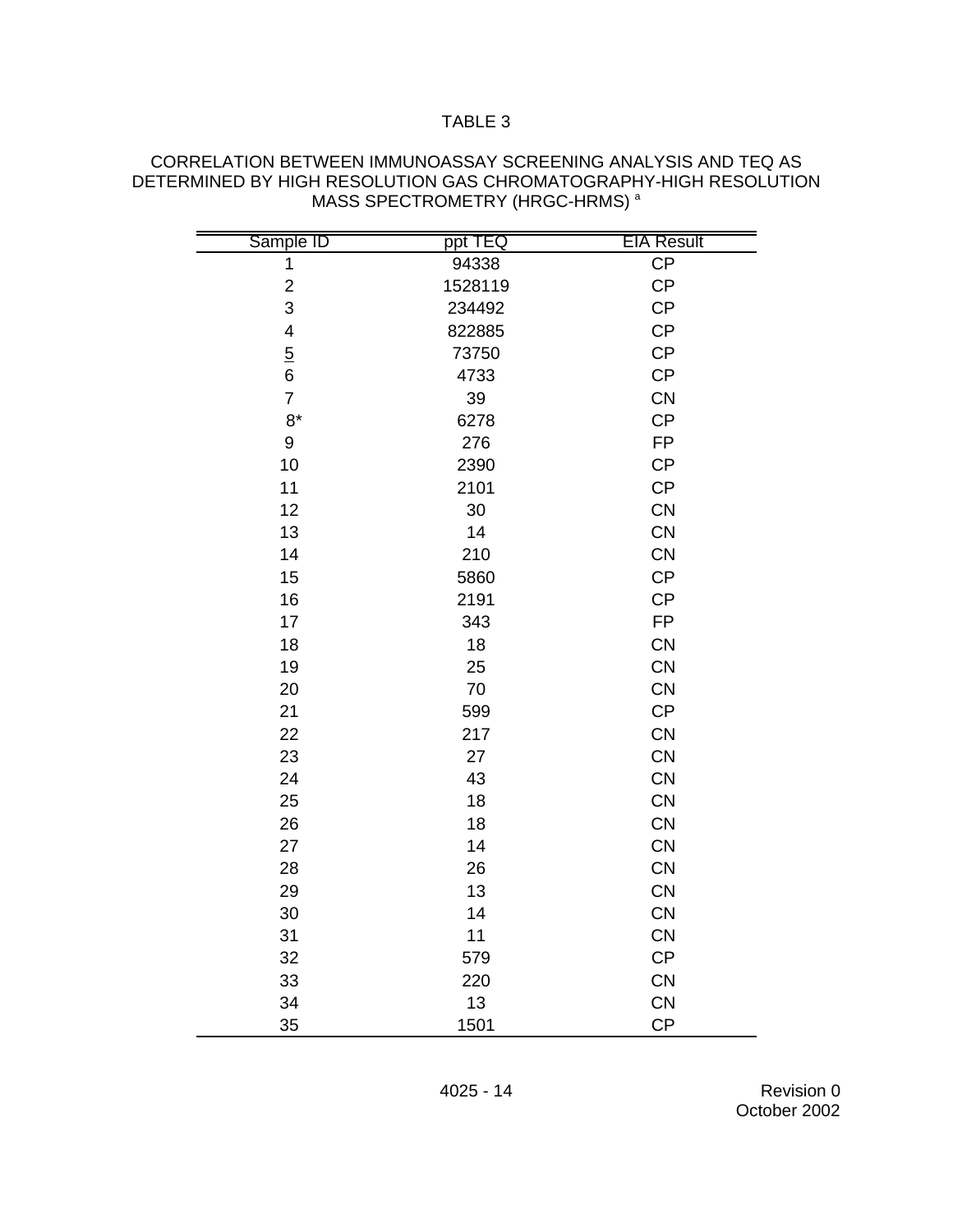| Sample ID | ppt TEQ   | <b>EIA Result</b>      |
|-----------|-----------|------------------------|
| 36        | 3702      | CP                     |
| 37        | 248       | <b>CN</b>              |
| 38        | 216       | <b>FP</b>              |
| 39        | 1088      | <b>CP</b>              |
| 40        | 1210      | CP                     |
| 41        | 13        | CN                     |
| 42        | 451       | CN                     |
| 43        | 16        | <b>FP</b>              |
| 44        | 105       | CN                     |
| 45        | 16        | <b>CN</b>              |
| 46        | 10        | <b>CN</b>              |
| 47        | 211       | <b>FP</b>              |
| 48        | 1725      | <b>CP</b>              |
| 49        | 41        | CN                     |
| 50        | 551       | <b>CP</b>              |
| 51        | 622       | CP                     |
| $52*$     | 26856     | <b>CP</b>              |
| 53        | 2122      | CP                     |
| 54        | 24        | <b>CN</b>              |
| 55        | 31        | <b>CN</b>              |
| 56        | <u>31</u> | $\overline{\text{CN}}$ |

#### TABLE 3 (Continued)

<sup>&</sup>lt;sup>a</sup> Fifty six soil samples from Site 1 were prepared and analyzed following the manufacturer's instructions for the DF1 High Performance Dioxin/Furan Immunoassay Kit (CAPE Technologies). An empirically determined calibration factor of 1.07 was applied to all EIA results before semiquantitative scoring. Results by category are 29 correct negative (CN), 0 false negative (FN), 22 correct positive (CP), and 5 false positive (FP) (91% correct, 9% FP). Two immunoassay samples which appeared heterogeneous or contained visible precipitate during the first EIA incubation were interpreted as giving invalid results. These samples were put through an additional carbon column cleanup for oil removal, were analyzed again by EIA, and the latter results reported (\*).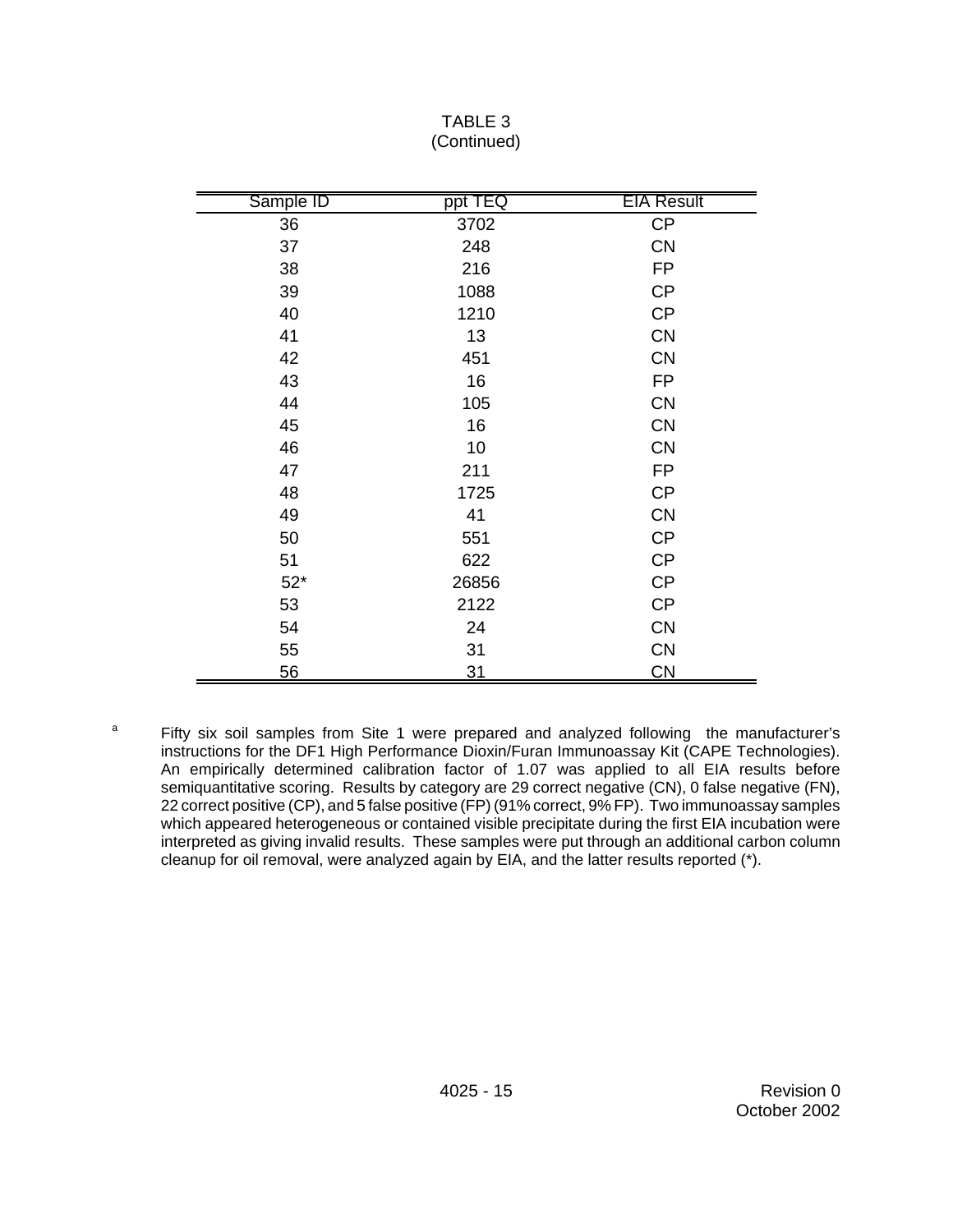#### CORRELATION BETWEEN IMMUNOASSAY SCREENING ANALYSIS AND TEQ AS DETERMINED BY HIGH RESOLUTION GAS CHROMATOGRAPHY-HIGH RESOLUTION MASS SPECTROMETRY (HRGC-HRMS)<sup>a</sup>

| ppt by GC-MS | EIA run 1 | EIA run 2 |
|--------------|-----------|-----------|
| 2730         | CP        | $FN**$    |
| 470          | <b>FP</b> | <b>FP</b> |
| 65           | <b>CN</b> | <b>CN</b> |
| 1400         | <b>CP</b> | <b>CP</b> |
| 70           |           | <b>CN</b> |
| 4900         | CP        | <b>CP</b> |
| 245          |           | <b>FP</b> |
| 7300         | CP        | <b>CP</b> |
| 365          |           | <b>CN</b> |
| 360          | <b>CN</b> | <b>CN</b> |
| 140000       | <b>CP</b> | <b>CP</b> |
| 7000         |           | <b>CP</b> |
| 33           | <b>CN</b> | <b>CN</b> |
| 990          | <b>CP</b> | <b>CP</b> |
| 4100         | CP        | CP        |
| 205          |           | <b>CN</b> |
| 360          | <b>CN</b> | <b>CN</b> |
| 65           | <b>CN</b> | <b>CN</b> |

\*\* actual value with no calibration adjustment was 497 ppt (run 1 was 630 ppt)

8 CN, 7 CP, 2 FP, 1 FN (\*\*) from 18 samples

<sup>a</sup> Eighteen soil samples from Site 2 were prepared and analyzed following the manufacturer's instructions for the DF1 High Performance Dioxin/Furan Immunoassay Kit (CAPE Technologies). No calibration adjustment factor was applied to EIA results before semiquantitative scoring. None of these samples required additional cleanup before EIA analysis. Several days later, aliquots of 13 of the 18 DMF extracts were oxidized and analyzed in a second EIA and the concentrations were calculated based on a new standard curve. The mean coefficient of variation for the 13 pairs of duplicate ppt values was 35%.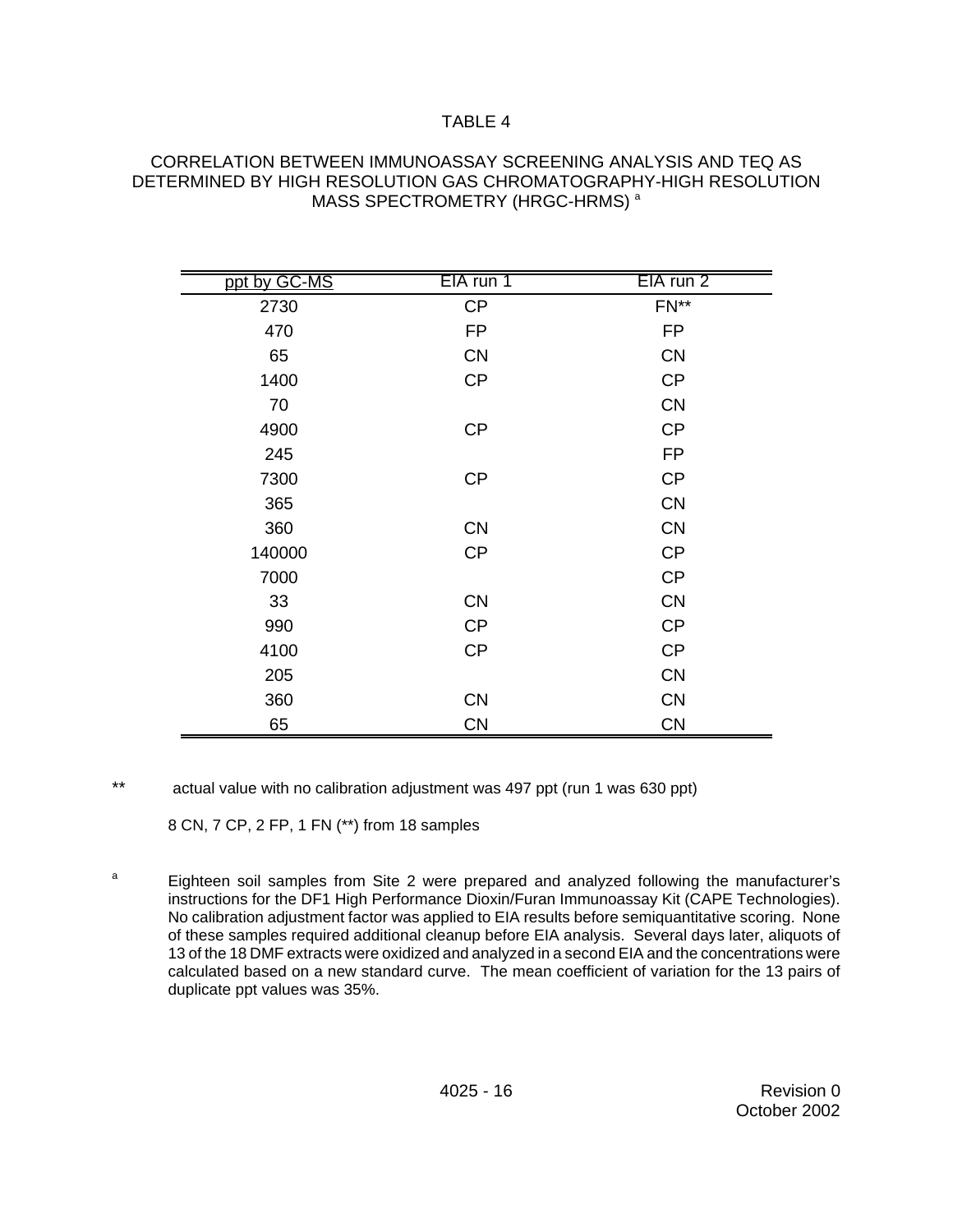|          |                      | <b>Spike Level</b>         |                |                            |                |
|----------|----------------------|----------------------------|----------------|----------------------------|----------------|
|          |                      | 250 ppt spike              |                | 1000 ppt spike             |                |
|          |                      | <b>Oxidation Replicate</b> |                | <b>Oxidation Replicate</b> |                |
| Sample # | <b>EIA Replicate</b> | 1                          | $\overline{2}$ | $\mathbf 1$                | $\overline{2}$ |
| 13       | 1                    | CN                         | <b>CN</b>      | <b>CP</b>                  | <b>CP</b>      |
|          | $\overline{2}$       | <b>CN</b>                  | <b>CN</b>      | <b>CP</b>                  | <b>CP</b>      |
| 18       | $\mathbf{1}$         | <b>CN</b>                  | CN             | <b>CP</b>                  | CP             |
|          | $\overline{2}$       | CN                         | <b>CN</b>      | <b>CP</b>                  | CP             |
| 19       | $\mathbf{1}$         | CN                         | CN             | <b>CP</b>                  | <b>CP</b>      |
|          | $\overline{2}$       | CN                         | <b>CN</b>      | <b>CP</b>                  | <b>CP</b>      |
| 25       | $\mathbf{1}$         | CN                         | CN             | <b>CP</b>                  | CP             |
|          | $\overline{2}$       | CN                         | <b>CN</b>      | <b>CP</b>                  | CP             |
| 27       | $\mathbf{1}$         | CN                         | CN             | <b>CP</b>                  | CP             |
|          | $\overline{2}$       | CN                         | <b>CN</b>      | <b>CP</b>                  | <b>CP</b>      |
| 28       | $\mathbf{1}$         | CN                         | CN             | <b>CP</b>                  | CP             |
|          | $\overline{2}$       | <b>CN</b>                  | <b>CN</b>      | <b>CP</b>                  | CP             |
| 29       | $\mathbf{1}$         | CN                         | CN             | <b>CP</b>                  | CP             |
|          | $\overline{2}$       | <b>CN</b>                  | <b>CN</b>      | <b>CP</b>                  | <b>CP</b>      |
| 30       | $\mathbf{1}$         | CN                         | CN             | <b>CP</b>                  | CP             |
|          | $\overline{2}$       | <b>CN</b>                  | <b>CN</b>      | <b>CP</b>                  | CP             |
| 31       | $\mathbf{1}$         | <b>CN</b>                  | CN             | <b>CP</b>                  | CP             |
|          | $\overline{2}$       | <b>CN</b>                  | <b>CN</b>      | CP                         | CP             |
| 34       | $\mathbf{1}$         | CN                         | CN             | <b>CP</b>                  | CP             |
|          | $\overline{2}$       | <b>CN</b>                  | <b>CN</b>      | <b>CP</b>                  | <b>CP</b>      |
| 41A      | $\mathbf 1$          | CN                         | CN             | CP                         | <b>CP</b>      |
|          | $\overline{2}$       | <b>CN</b>                  | CN             | CP                         | CP             |
| 41B      | $\mathbf{1}$         | <b>CN</b>                  | CN             | CP                         | CP             |
|          | $\mathbf{2}$         | <b>CN</b>                  | CN             | CP                         | CP             |
| 45       | $\mathbf{1}$         | <b>CN</b>                  | CN             | CP                         | CP             |
|          | $\overline{2}$       | CN                         | CN             | $\mathsf{CP}$              | CP             |

# EXAMPLE FALSE POSITIVE/FALSE NEGATIVE RATES<sup>a</sup>

4025 - 17 Revision 0 October 2002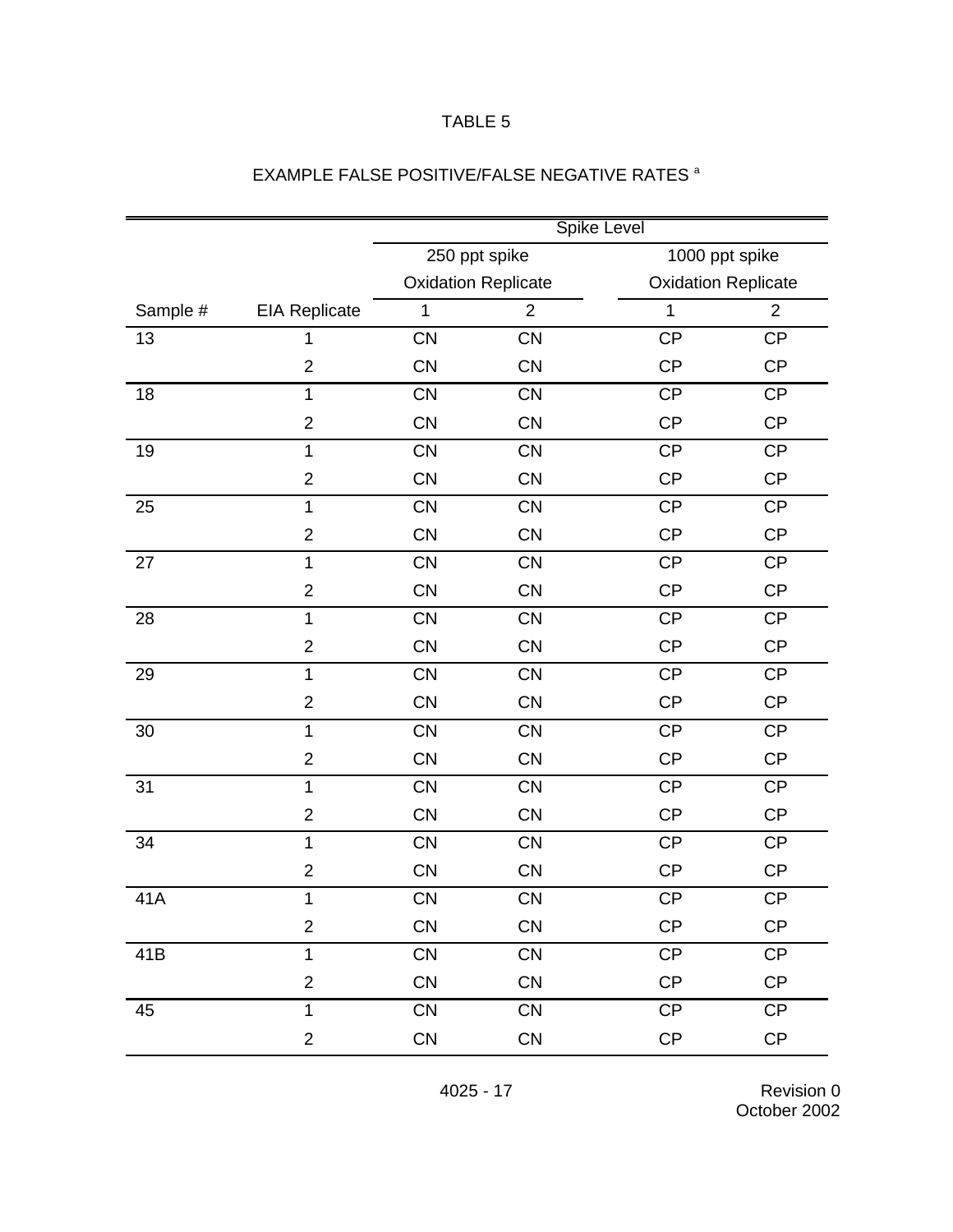|                |                      | <b>Spike Level</b>         |        |                            |        |
|----------------|----------------------|----------------------------|--------|----------------------------|--------|
|                |                      | 250 ppt spike              |        | 1000 ppt spike             |        |
|                |                      | <b>Oxidation Replicate</b> |        | <b>Oxidation Replicate</b> |        |
| Sample #       | <b>EIA Replicate</b> |                            | っ      |                            | າ      |
| 46*            |                      | $CN^*$                     | $CN^*$ | $FN^*$                     | $FN^*$ |
|                | $\mathfrak{p}$       | $CN^*$                     | $CN^*$ | $FN^*$                     | $*FN*$ |
| 46 (oxid. x 2) |                      |                            |        | <b>CP</b>                  |        |
|                | っ                    |                            |        | CP                         |        |

## TABLE 5 (Continued)

Summary of FN/FP results (based on repeat oxidation data for sample 46):

| Correct Negatives: 52 | <b>Correct Positives: 54</b> |
|-----------------------|------------------------------|
| False Positives: 0    | False Negatives: 0           |

<sup>a</sup> False positive/false negative data for negative soil extracts spiked near the 500 ppt decision level. Fourteen site 1 soil extracts ranging from 10 to 26 ppt by GC-MS were spiked with 2,3,7,8-TCDD at levels equivalent to 250 and 1000 ppt in the original sample. Extracts were oxidized and analyzed by EIA following the manufacturer's instructions for the DF1 High Performance Dioxin/Furan Immunoassay Kit (CAPE Technologies). Results for each run were calculated according to the manufacturer's instructions. Controls consisting of DMF spiked at both levels were processed with each run and used to correct for spike recovery. Individual EIA replicate ppt values were scored as positive if equal to or greater than 500 ppt and were scored as negative if less than 500 ppt. Each semiquantitative score below corresponds to one EIA tube. Sample 41A and 41B were field duplicates that appeared different based on gross color and particle size. Extract 46 was nearly black in color and totally opaque. Initial data for sample 46 (\*) indicated false negatives at the high spike level (individual EIA replicates were 401, 366, 366, and 332 ppt). The unusually dark appearance of the acid phase after the first oxidation indicated that a second oxidation would be required to reduce the interferences to the same level as the other samples. The analysis of sample 46 was repeated using a second oxidation of the first hexane supernatant (plus a fresh aliquot of DMF). The appearance of the second phase matched the other samples. The individual EIA replicates of 1872 and 1318 ppt gave a correct positive interpretation (the corresponding twice oxidized DMF controls were 1068 and 846 ppt).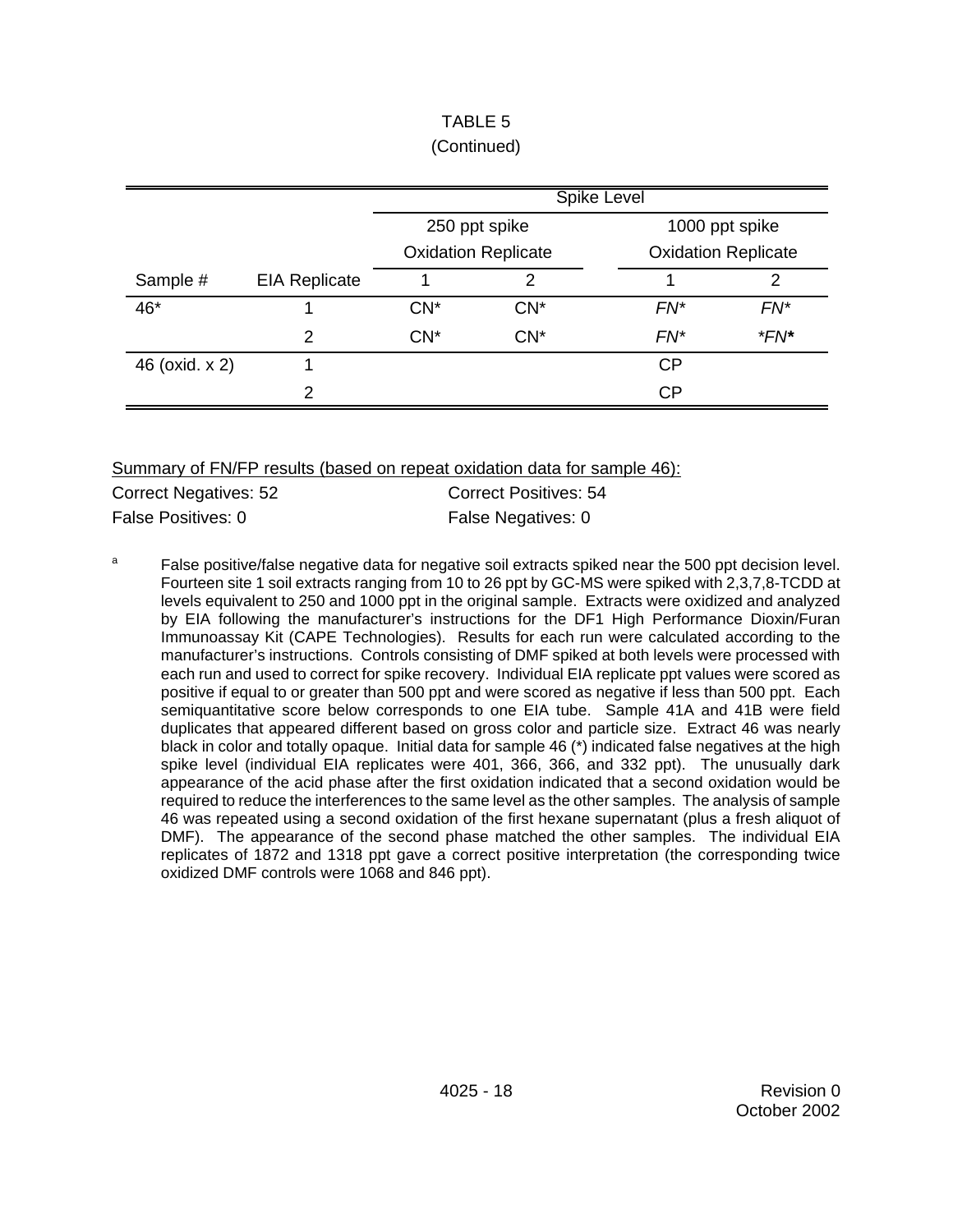## EXAMPLE ACCURACY AND PRECISION DATA<sup>a</sup>

| A. Summary of quantitative ppt data from DMF controls                                                     |                 |                     |  |  |
|-----------------------------------------------------------------------------------------------------------|-----------------|---------------------|--|--|
| spike level                                                                                               | $\overline{2}$  | 1000 ppt spike      |  |  |
| number of runs (2 or 4 EIA replicates<br>within each run)                                                 | 4               | 5                   |  |  |
| mean±SD of within run means (ppt)                                                                         | $271 \pm 74$    | $957+174$           |  |  |
| coefficient of variation of ppt                                                                           | 27%             | 18%                 |  |  |
|                                                                                                           |                 |                     |  |  |
| B. Summary of quantitative ppt data from spiked extracts (sample 46 data includes only 2x<br>oxidation    |                 |                     |  |  |
| spike level                                                                                               | 250 ppt spike   | 1000 ppt spike      |  |  |
| number of individual EIA replicates                                                                       | 54              | 56                  |  |  |
| overall mean±SD (ppt)                                                                                     | 266±61          | 984±356             |  |  |
| coefficient of variation of ppt                                                                           | 23%             | 36%                 |  |  |
|                                                                                                           |                 |                     |  |  |
| C. Coefficients of variation for ppt within runs (all EIA replicates at each spike level for each<br>run) |                 |                     |  |  |
|                                                                                                           | spiked extracts | <b>DMF</b> controls |  |  |
| number of runs                                                                                            | 9               | 9                   |  |  |
| mean of within run %cy values                                                                             | 18%             | 15%                 |  |  |
|                                                                                                           |                 |                     |  |  |
| D. Summary of EIA replicate precision (both spike levels combined)                                        |                 |                     |  |  |
|                                                                                                           | spiked extracts | <b>DMF</b> controls |  |  |
| number of pairs of EIA replicates                                                                         | 57              | 11                  |  |  |
| mean of all EIA replicate %cv values for                                                                  | 10%             | 13%                 |  |  |

<sup>a</sup> Summary of quantitative data on accuracy and precision from the false positive/false negative experiment of Table 5. Data are based on four parameter curves and calculated ppt values for each of 5 runs on 5 separate days. The accuracy and precision shown in parts A and B support the semiquantitative screening method described here. These data also support quantitative use of the test in certain situations with sufficient quality assurance samples. Note that the data of section B include variation among the 14 different soils, as well as the intrinsic method variability. The precision data shown in parts C and D support screening analysis based on unreplicated sample oxidation and unreplicated EIA tubes for both standards and samples.